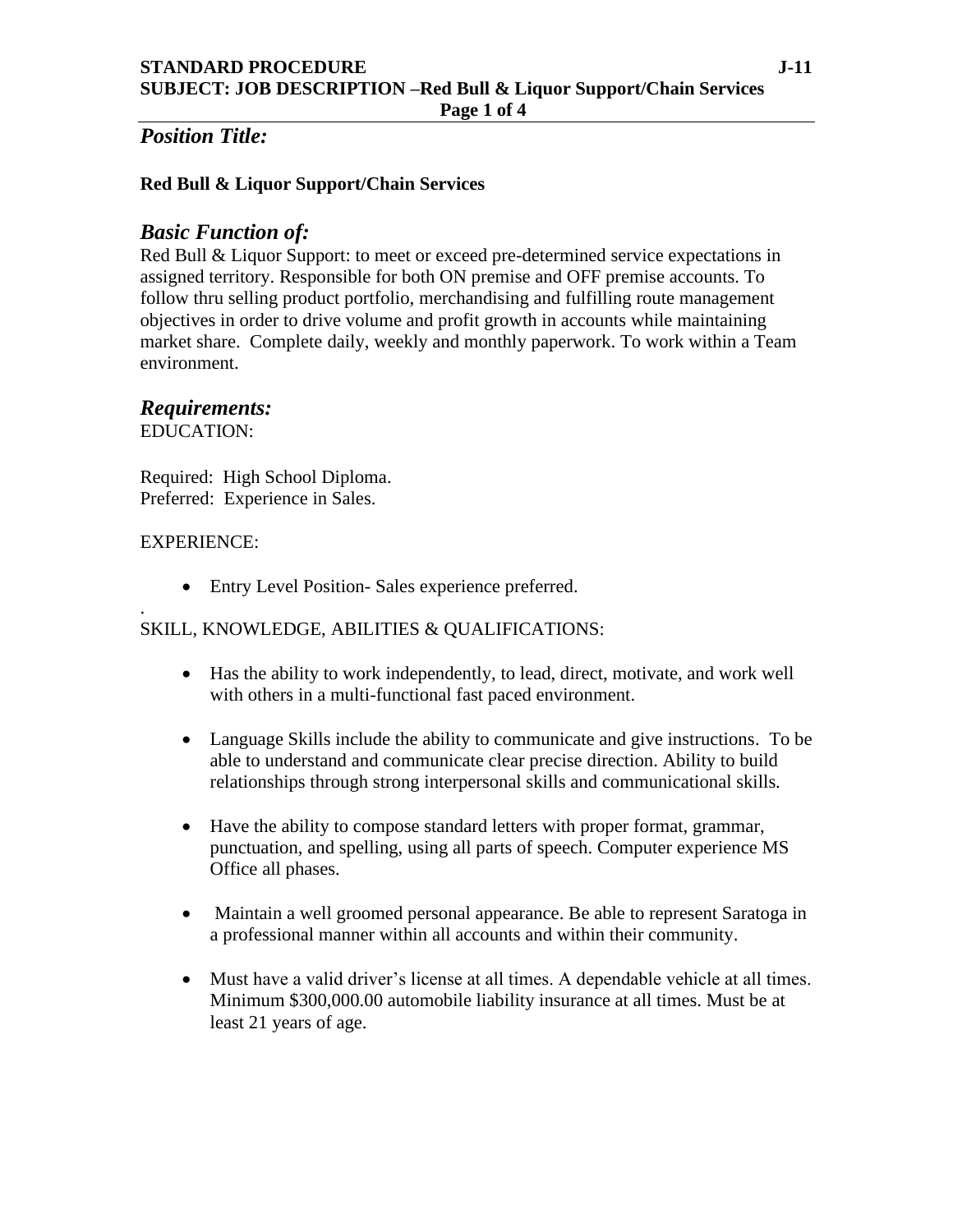#### PHYSICAL:

- Standing, walking and/or sitting for long periods. The position requires stooping, kneeling, overhead reaching, squatting and crouching as well as driving.
- Ability to lift 50 lbs. on a regular basis and perform repetitive motion tasks.
- Must be able to travel throughout assigned territory as required to meet with expectations.

#### MENTAL:

- Ability to define problems, collect data, establish facts, draw valid conclusions, address customer communications, formulate solutions, and communicate effectively with entire team.
- Ability to apply principles of logical thinking to a wide range of intellectual and practical problems.
- Ability to deal with a variety of situations. Capable of multi-tasking and practicing sound Time Management skills. Due diligence to all paperwork.

## *Reporting Relationships:*

Redbull/Chain Service Manager

## *Responsibilities:*

- To be a Team player.
- Work with our managers to maintain items for our chain stores. Work includes setting up new items, maintaining item pricing, and entering invoices as required into various computer file transmission systems.
- Various office duties including some scanning and filing, preparing mass mailings, etc.
- Maintain our point of sale merchandise.
- Flexibility to also work in the market with our Red Bull and liquor sales teams to periodically merchandise and deliver our products to stores. The position includes lifting and forklift use. A medical card will be required to help deliver product when required.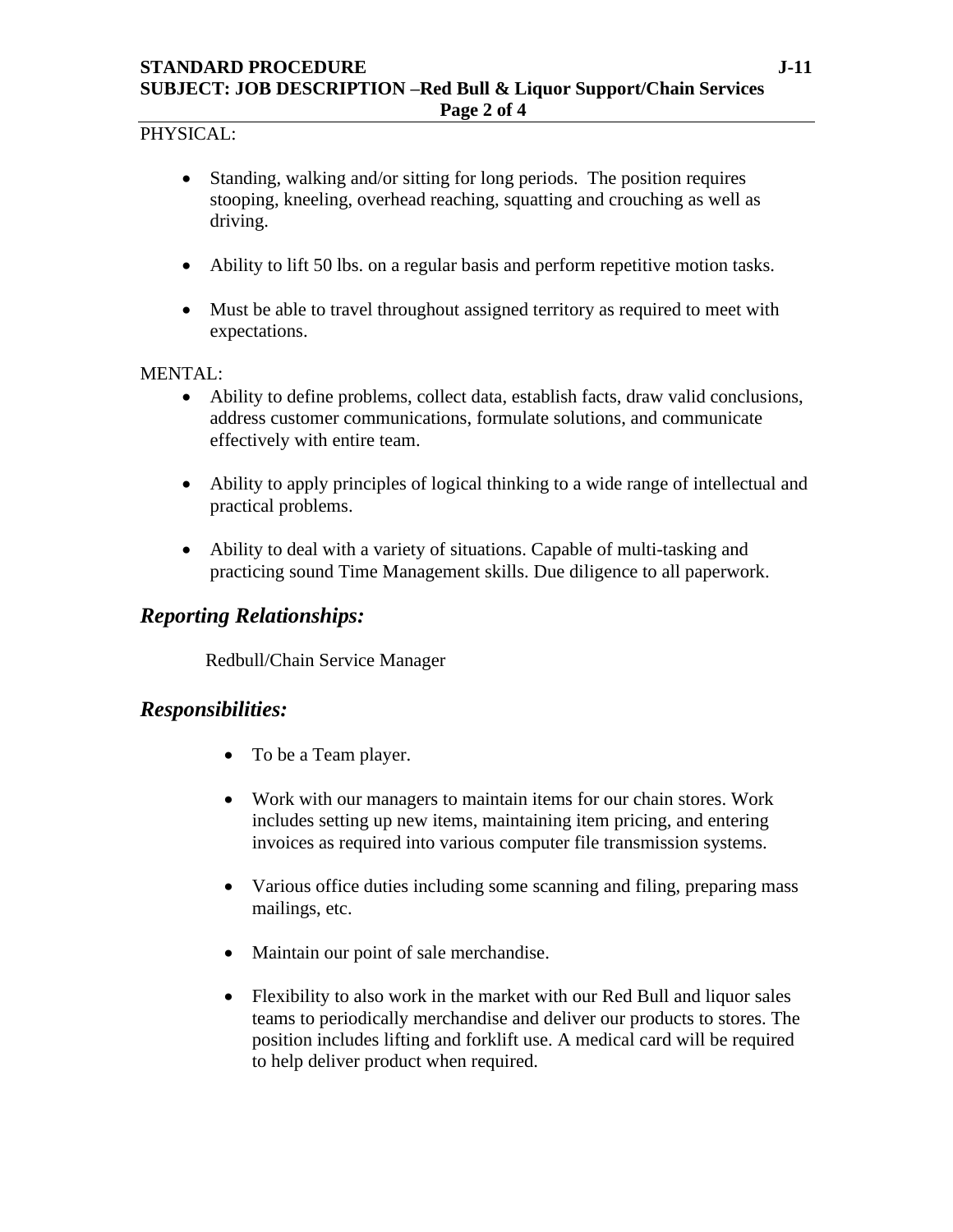- Build relationships with all key account personnel, through day to day sales calls and structured entertainment activities.
- Meeting delivery truck at designated accounts. Stock shelves, build displays, rotating of product, filling cold box. Merchandise back room inventory at retail.
- Follow Saratoga guidelines, regarding correct POS usage, sell sheets, case cards, shelf talkers, rebates, display pricing signs. All POS to be current and maintained within store in presentable manner.
- Maintain up to date calendar including any events pertinent to Team.
- Adherence to Employee Handbook, company policies and programs, when and where appropriate.
- To assure customer service standards, satisfaction and relationships are maintained and opportunities for market expansion are identified and taken advantage of.
- All pertinent bi-monthly and monthly reports, recaps, event sheets, supplier trackers, supplier distribution sheets, to be sent in within their designated time frame, completed and accurate.
- Attend all required Saratoga Company functions/if unable must notify supervisor (reason). Attend Company Sales meetings, conference calls, functions within designated area. (Viable to designated area).
- Learn and stay up to date on mobile order software. Maintain iPad within Saratoga Company Policy, any situations with iPad, need to be communicated to IT immediately. Updates must be done daily. Must have Internet capabilities at residence.
- Maintain consistent communication with Supervisor at all times. Chain of command to be followed.
- To grow assigned market shares in accordance with Company goals. To maintain within budgeted amount for designated Team.